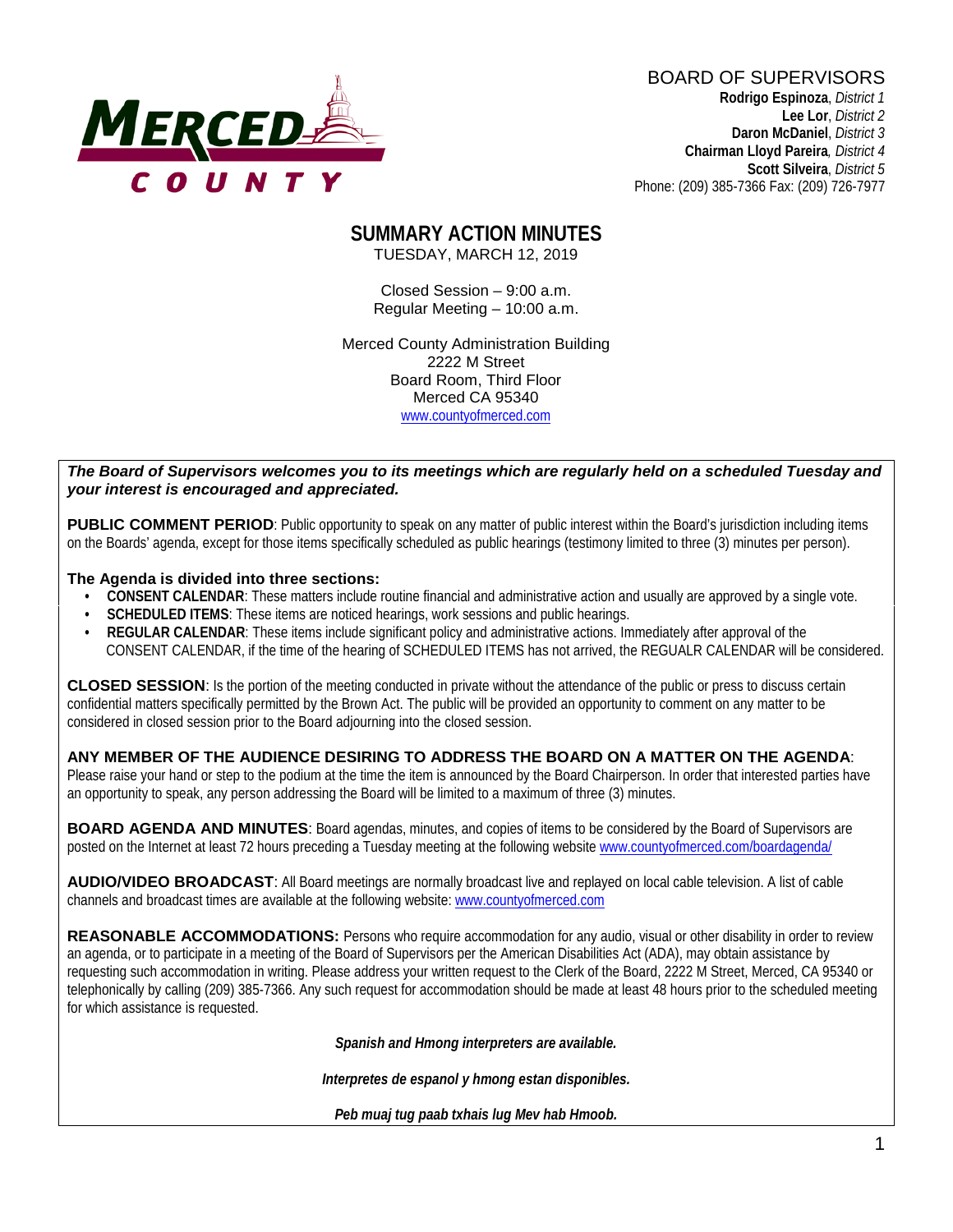### SCHEDULED ITEMS

#### **9:00 A. M. THE PUBLIC IS INVITED TO SPEAK ON ANY ITEM ON THE AGENDA-TESTIMONY IS LIMITED TO THREE MINUTES PER PERSON**

#### **CLOSED SESSION:**

It is the intention of the Board to meet in Closed Session pursuant to Government Code Section 54957.6 concerning a Conference with County of Merced Staff Negotiators concerning negotiations with: American Federation of State, County and Municipal Employees (AFSCME), Units 4, 5, 6 and 8; United Public Employees (UPE), Unit 3; Merced County Attorney Association (MCAA), Unit 7; Teamsters (Corrections), Unit 2; Merced County Law Enforcement Sergeants, Unit 30; Merced County Deputy Sheriff Association (DSA), Unit 10; Teamsters (Non-Safety Corrections), Unit 12; Merced County Public Safety Services Unit (MCPSSU), Unit 14; and Probation Supervising Employees, Unit 11. Agency Negotiator: Marci Barrera.

#### **CLOSED SESSION - CONFERENCE WITH LEGAL COUNSEL - EXISTING LITIGATION:**

It is the intention of the Board to meet in Closed Session concerning Existing Litigation pursuant to Government Code Section 54956.9(d)(1): Matt Martinez v. County of Merced C.S.M.C.S. Case # ARB-18-0078.

### **CLOSED SESSION - CONFERENCE WITH REAL PROPERTY NEGOTIATOR:**

It is the intention of the Board to meet in Closed Session concerning a Conference with Real Property Negotiator(s) Mark Hendrickson, Director-Community and Economic Development pursuant to Government Code Section 54956.8 as follows:

**Property:** 14.7 total acres at Castle Commerce Center; 10.8 acres of property bordered by Stratofortress Drive, Jetlift Drive and Aviation Drive, and 3.9 acres of land bordered by B and C Streets, Airflight Drive and Aviation Drive.

**Agency Negotiator:** Mark Hendrickson, Director-Community and Economic **Development** 

**Negotiation Parties:** Rhyolite Development Company, LLC

**Under Negotiation:** To request authority to negotiate proposed acquisition and value.

#### **THE BOARD RECESSED AT 9:02 A.M. AND RECONVENED AT 10:00 A.M. WITH ALL MEMBERS PRESENT, AND THE CHAIRMAN ADVISED STAFF WAS GIVEN DIRECTION**

#### **GOVERNMENT CODE SECTION 54954.2 COMPLIANCE (LATE AGENDA ITEMS)**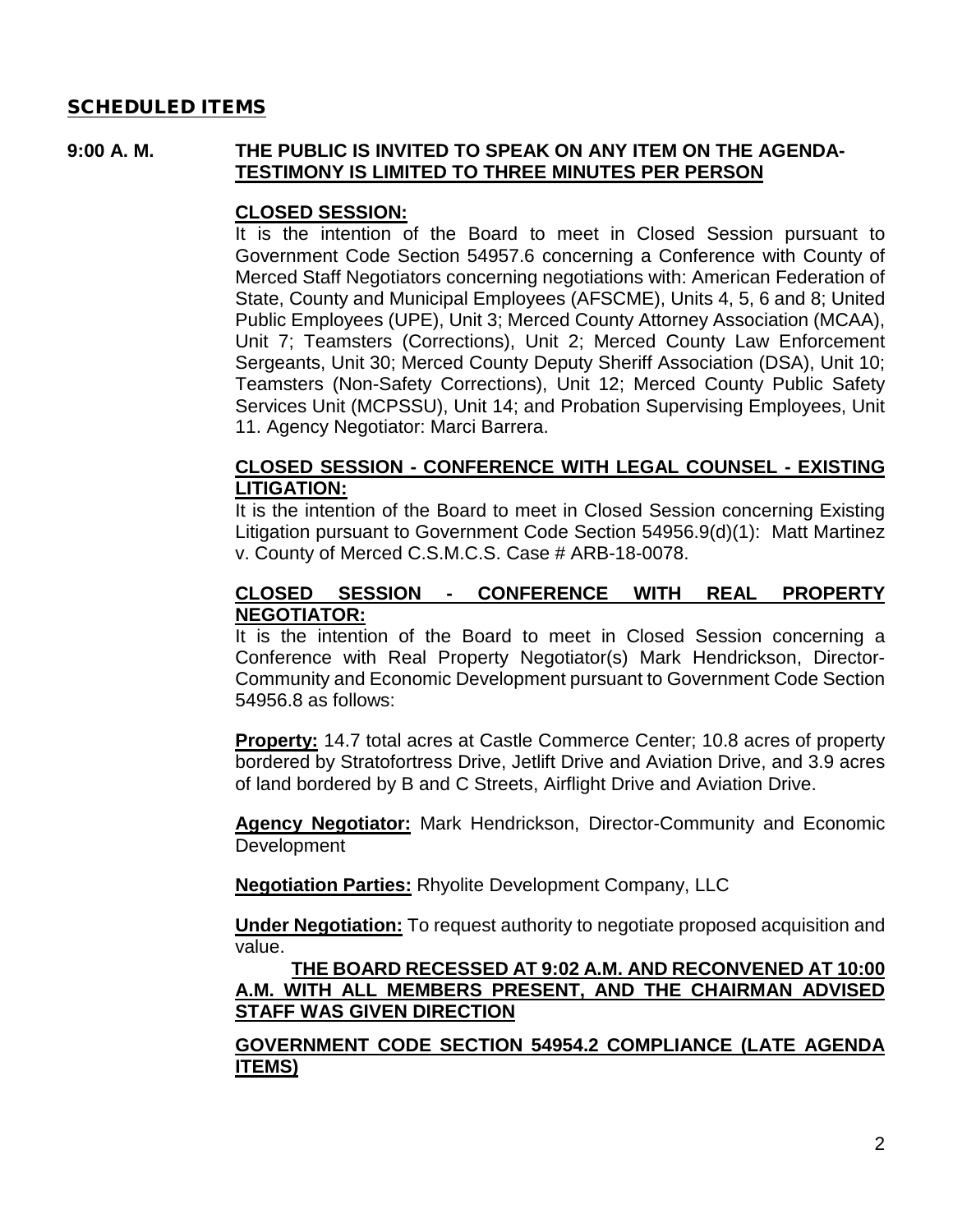### **10:00 A. M. INVOCATION lead by Chief Chavez, Livingston Police Dept./PLEDGE OF ALLEGIANCE**

**PUBLIC OPPORTUNITY TO SPEAK ON ANY MATTER OF PUBLIC INTEREST WITHIN THE BOARD'S JURISDICTION INCLUDING ITEMS ON THE BOARD'S AGENDA, EXCEPT FOR THOSE ITEMS SPECIFICALLY SCHEDULED AS PUBLIC HEARINGS (TESTIMONY LIMITED TO THREE MINUTES PER PERSON)**

# *REVIEW BOARD ORDER – SEE PAGE 7*

## **APPROVAL OF CONSENT AGENDA CALENDAR (ITEMS #1 - 9)**

### **REPORTS/BOARD DIRECTION**

County Executive Officer, County Counsel, Board of Supervisors Members

### CONSENT CALENDAR (Items # 1-9) **APPROVED AS RECOMMENDED AYES: ALL**

#### Health

1. Set a Public Hearing for March 26, 2019 at 10:00 a.m. to consider the Report of Demolition of the structures located at 7149 Walnut Avenue, Winton, CA 95388 (APN 146-091-003) and to consider authorizing the Auditor-Controller and Tax Collector to assess the cost of demolition for a total amount of \$17,729.15, on the Assessment Roll as a Special Assessment and a lien on the property, pursuant to the Uniform Housing Code Section 1605.3, or obligate the property owner to pay all costs of demolition, pursuant to the Uniform Housing Code Section 1605.2.

#### District Attorney

2. Approve Budget Transfer in the amount of \$28,000 from the Drug Abuse and Gang Prevention Fund to support programs designed to combat drug abuse and divert gang activity. (4/5 Vote Required)

#### Board of Supervisors

3. Approve minutes for January 15, 2019, January 29, 2019, January 29, 2019 GSA and February 5, 2019.

#### Executive Office

- 4. Act on Claims for Damages submitted by Jennifer Correia, Virginia Rivera and an Application for Leave to Present a Late Claim from California Capital Insurance Company as recommended by Risk Management and County Counsel.
- 5. Approve travel request received from Behavioral Health and Recovery Services as recommended by Executive Office.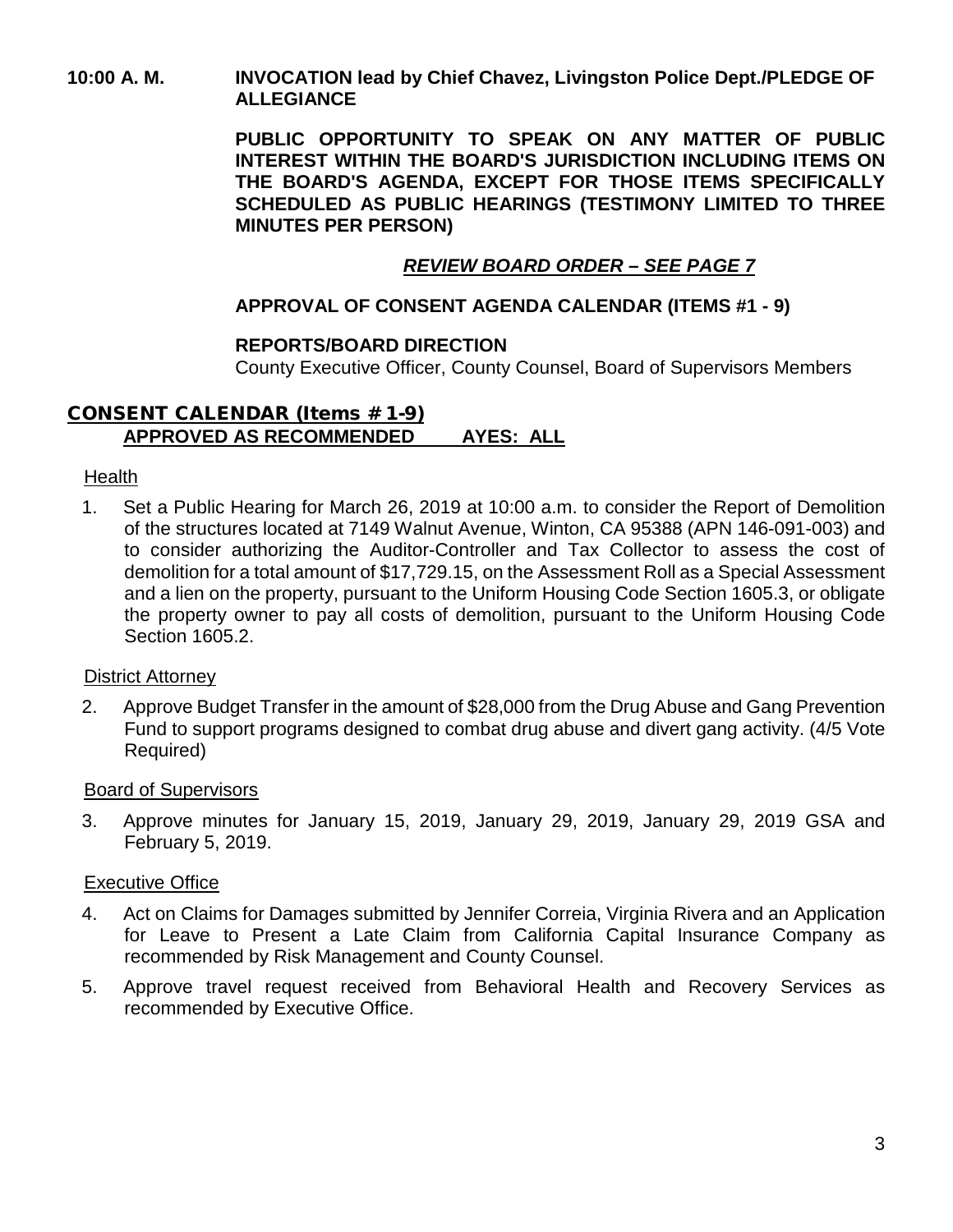# Board Recognition

- 6. Authorize Certificates of Recognition to Rotishia Smith, Marvin Patton, Elisa Hurena and Maria Caleron for graduation from Caring for Our Black Children Successful Parenting Program.
- 7. Authorize Certificate of Recognition to Steven Furbush for Graduation from the ABC NorCal Electrical Apprentice Program.
- 8. Authorize Certificates of Recognition to Russell Dutra, Charlene Borrelli and Bill Thompson for retirement from the Merced County Farm Bureau.
- 9. Authorize Certificates of Recognition to various individuals for graduation from Parent Leadership Training Institute (PLTI) Class of 2019.

# REGULAR CALENDAR

### BOARD ACTION

### PUBLIC WORKS

10. Adopt Resolution adjusting the mileage of maintained roads in Merced County for 2018 to be 1,761.005 miles.

### **ADOPTED RESOLUTION NO. 2019-17 AS RECOMMENDED AYES: ALL**

11. Contract with Merced County Association of Governments (MCAG) for Henry Miller Avenue - Measure V Regional Project Funding Agreement in the amount of \$2,426,112; and approve related budget transfer. (4/5 Vote Required)

# **AUTHORIZED CONTRACT NO. 2019060 AS RECOMMENDED AYES: ALL**

### HEALTH

12. 1) Memorandum of Understanding (MOU) with the California Department of Justice for the Tobacco Grant Program effective upon execution of the MOU; 2) Approve the addition of one (1) Health Education Specialist, class 7591, range 72.3, 100% sub-vented ratio, for \$0 total County cost, to Budget Unit 40025; 3) Approve the amendment to the Position Allocation Resolution 06-120/A; and 4) Approve related budget transfer. (4/5 Vote Required)

### **AUTHORIZED CONTRACT NO. 2019061 AND ADOPTED RESOLUTION NO. 2019- 18 AS RECOMMENDED AYES: ALL**

### 13. PULLED

# BEHAVIORAL HEALTH AND RECOVERY SERVICES

14. Approve the termination of Contract No. 2016066 with Hathaway-Sycamores Child and Family Services which provides Specialty Mental Health Services for Out-of-County Youth, effective April 16, 2019.

# **APPROVED AS RECOMMENDED AYES: ALL**

### HUMAN SERVICES AGENCY

15. 1) Authorize the Chairman to sign the second Amended and Restated Joint Exercise of Powers Agreement, and all amendments thereto, which created the California Automated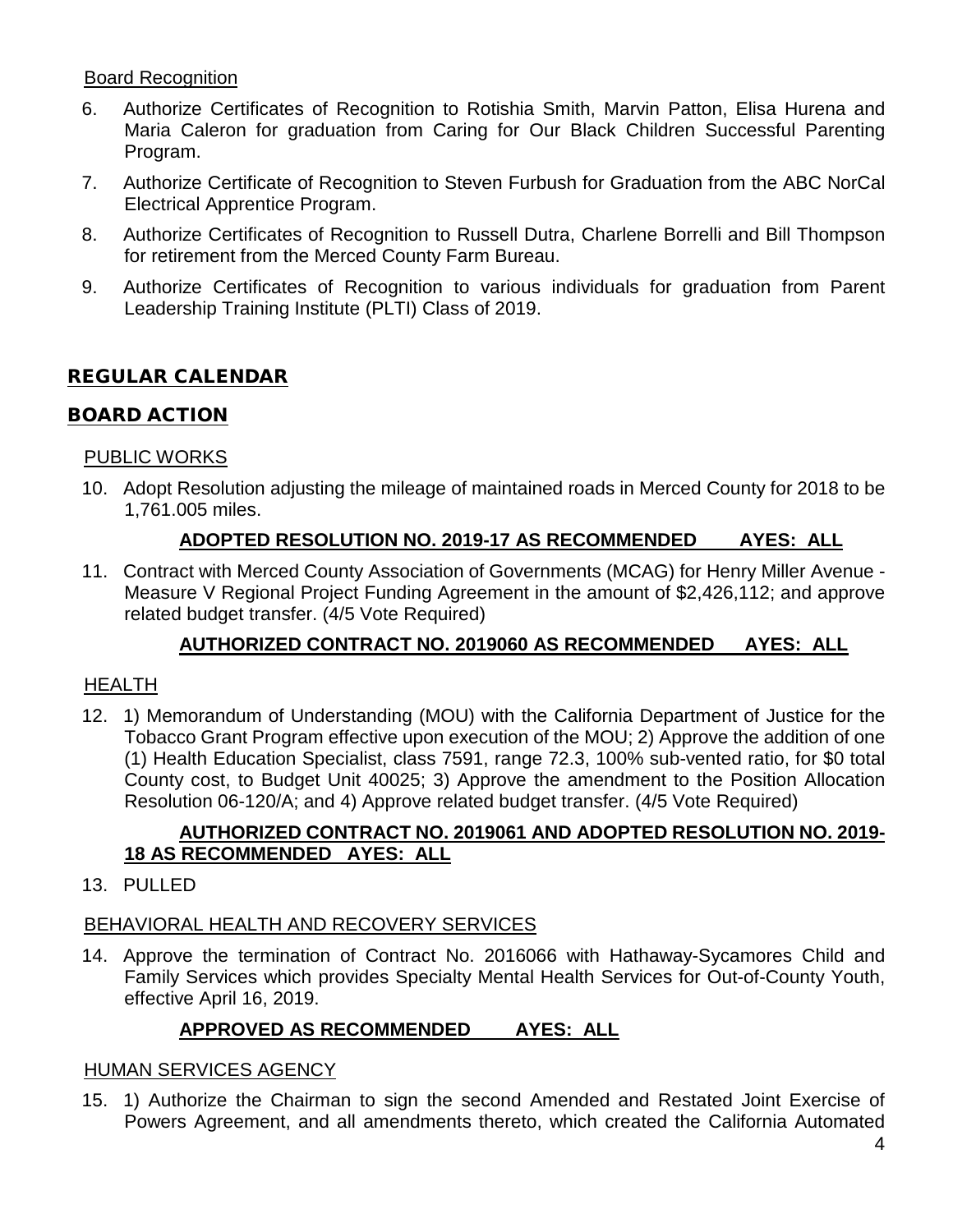Welfare System Consortium, and to make revisions as contained therein; and 2) Authorize the Chairman to sign the second modified Memorandum of Understanding between the 59 members of the JPA and the JPA itself to provide equipment and services for an automated welfare system.

# **AUTHORIZED CONTRACT NOS. 2019062 (JPA) & 2019063 (MOU) AS RECOMMENDED AYES: ALL**

# COMMUNITY AND ECONOMIC DEVELOPMENT

16. Authorize Chairman to sign letter to the Merced Subbasin Groundwater Sustainability Agency indicating that it wishes to participate fully in the Proposition 218 fee proceedings and have the GSA impose a per-acre charge within the member agency's boundaries to fund the agency's share of the GSA administration and GSP development and implementation costs.

### **APPROVED AS RECOMMENDED AYES: ALL**

# WORKFORCE INVESTMENT

17. Contract with Kings County for reimbursement of its planning efforts in the Prison to Employment Initiative Planning Grant.

# **AUTHORIZED CONTRACT NO. 2019064 AS RECOMMENDED AYES: ALL**

18. Contract with San Joaquin County for reimbursement of its planning efforts in the Prison to Employment Initiative Planning Grant.

# **AUTHORIZED CONTRACT NO. 2019065 AS RECOMMENDED AYES: ALL**

19. Contract with Stanislaus County Workforce Development for reimbursement of its planning efforts in the Prison to Employment Initiative Planning Grant.

# **AUTHORIZED CONTRACT NO. 2019066 AS RECOMMENDED AYES: ALL**

### **SHERIFF**

20. Interdepartmental agreement between the Sheriff and the Merced County Spring Fair to provide police protection services for the 2019 Spring Fair.

# **AUTHORIZED CONTRACT NO. 2019067 AS RECOMMENDED AYES: ALL**

# AUDITOR

21. Accept the Single Audit for the fiscal year ended June 30, 2018.

# **APPROVED AS RECOMMENDED AYES: ALL**

22. Authorize the Department of Administrative Services on behalf of the Auditor-Controller's Office to release a Request for Proposal to secure a qualified independent auditor, select the most responsive bidder, to negotiate an agreement; and return to the Board for execution.

# **APPROVED AS RECOMMENDED AYES: ALL**

### HUMAN RESOURCES

23. 1) Approve the following departmental personnel actions: Budget Unit 23000: Change 1 Correctional Sergeant/Correctional Senior Sergeant (pos 22) to Sheriff Sergeant/Sheriff Senior Sergeant, change 1 Correctional Sergeant/Correctional Senior Sergeant (pos 156) to Sheriff Sergeant/Sheriff Senior Sergeant effective 4/1/19; Budget Unit 40001: Delete 1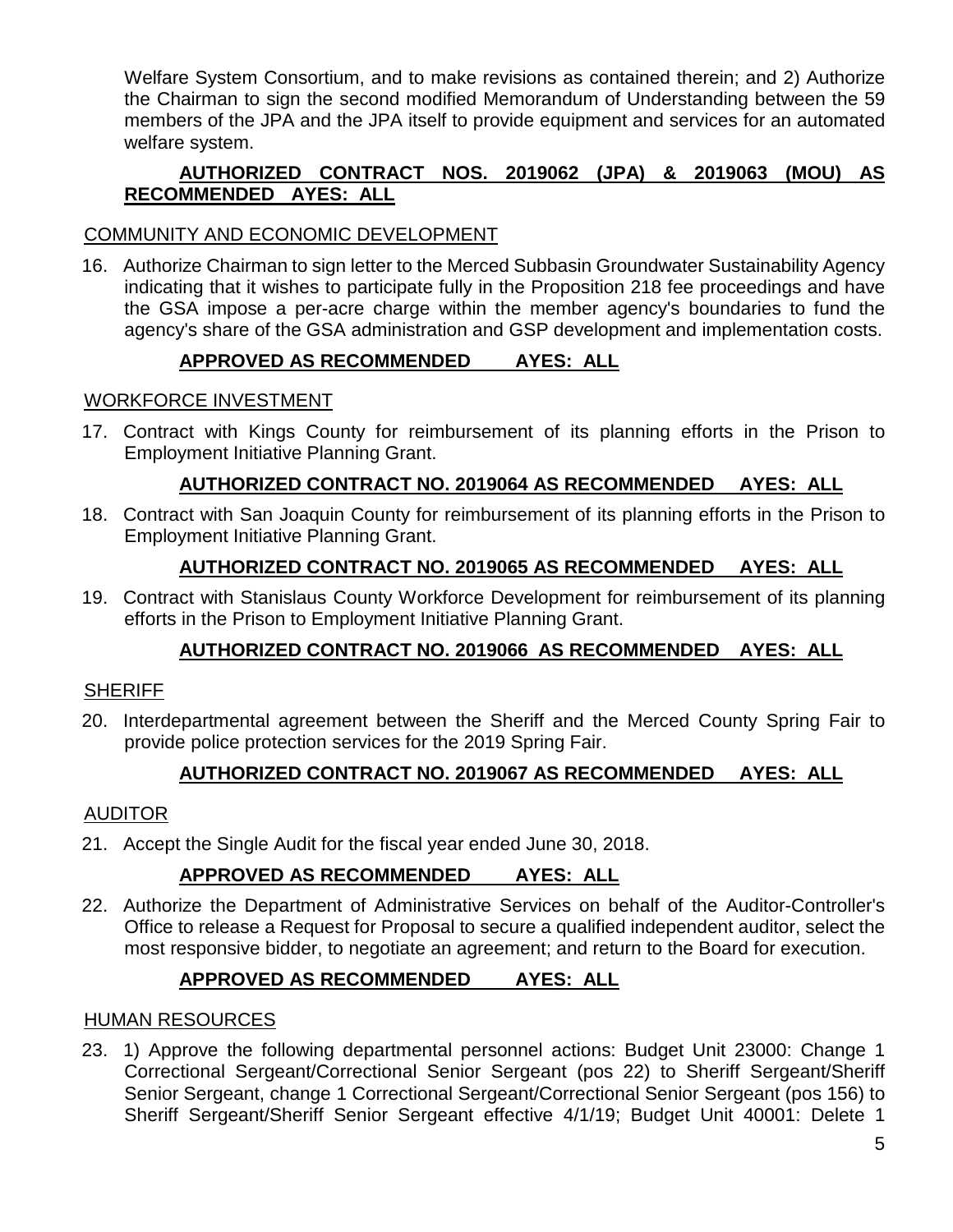Director of Admin Services (pos 140); Budget Unit 40031: Add 1 Health Education Specialist, Change 1 Director of Public Health Nursing (pos 47) to Director of Public Health Nursing; Budget Unit 50054: Add 1 Program Manager; Budget Unit 54008: Add 1 Senior Services Program Worker; 2) Approve modifications to Public Health Program Coordinator, Ombudsman and Senior Services Program Worker Job Classification Specifications; 3) Approve the amendments to the Salary Allocation Resolution 06-120 and the Position Allocation Resolution 06-120/A.

# **ADOPTED RESOLUTION NOS. 2019-19 (SALARY) & 2019-20 (POSITION) AS RECOMMENDED AYES: ALL**

# EXECUTIVE OFFICE

24. Interdepartmental agreement between the County Executive Office, Human Services Agency, and Behavioral Health and Recovery Services to fund a part-time grant writer pilot.

# **AUTHORIZED CONTRACT NO. 2019068 AS RECOMMENDED AYES: ALL**

### BOARD APPOINTMENTS

25. Appoint Wendy Williams to serve as a member of the Franklin/Beachwood Municipal Advisory Council until April 6, 2021.

# **APPROVED AS RECOMMENDED AYES: ALL**

26. Appoint Ginny Farmer to serve as a member of the Library Advisory Commission, representing District 3, until August 31, 2022.

# **APPROVED AS RECOMMENDED AYES: ALL**

# BOARD INFORMATION & POSSIBLE ACTION **ACCEPTED AND PLACED ON FILE AYES: ALL**

- 27. Public Works re: Contract No. 2018270 was awarded to Heritage General from Fresno, CA in the amount of \$385,300 for the Adobe Building Tenant Improvements.
- 28. Fish and Game Commission re: Notice of Proposed Emergency Action with Klamath River Basin Spring Chinook Salmon Sport Fishing.
- 29. Fish and Game Commission re: Notice of Findings regarding the petition to list Upper Klamath-Trinity River spring Chinook salmon as endangered under the California Endangered Species Act. This notice was published in the California Regulatory Notice Register on February 22, 2019.
- 30. Fish and Game Commission re: Continuation of the Notice of Proposed regulatory actions relative to "Archery Equipment and Crossbow Regulations" in Section 354, identified in Title 14, California Code of Regulations, which appeared in the California Regulatory Notice Register on January 11, 2019.
- 31. Mosquito Abatement District re: General Manager's Report for January 15 February 19, 2019.

### **THE BOARD ADOPTED RESOLUTIONS IN MEMORY OF KENNY WHITE, BOB AYERS AND LOUISE CHIVERS AND ADJOURNED THE MEETING AT 10:30 A.M. UNTIL TUESDAY, MARCH 26, 2019 AT 10:00 A.M.**